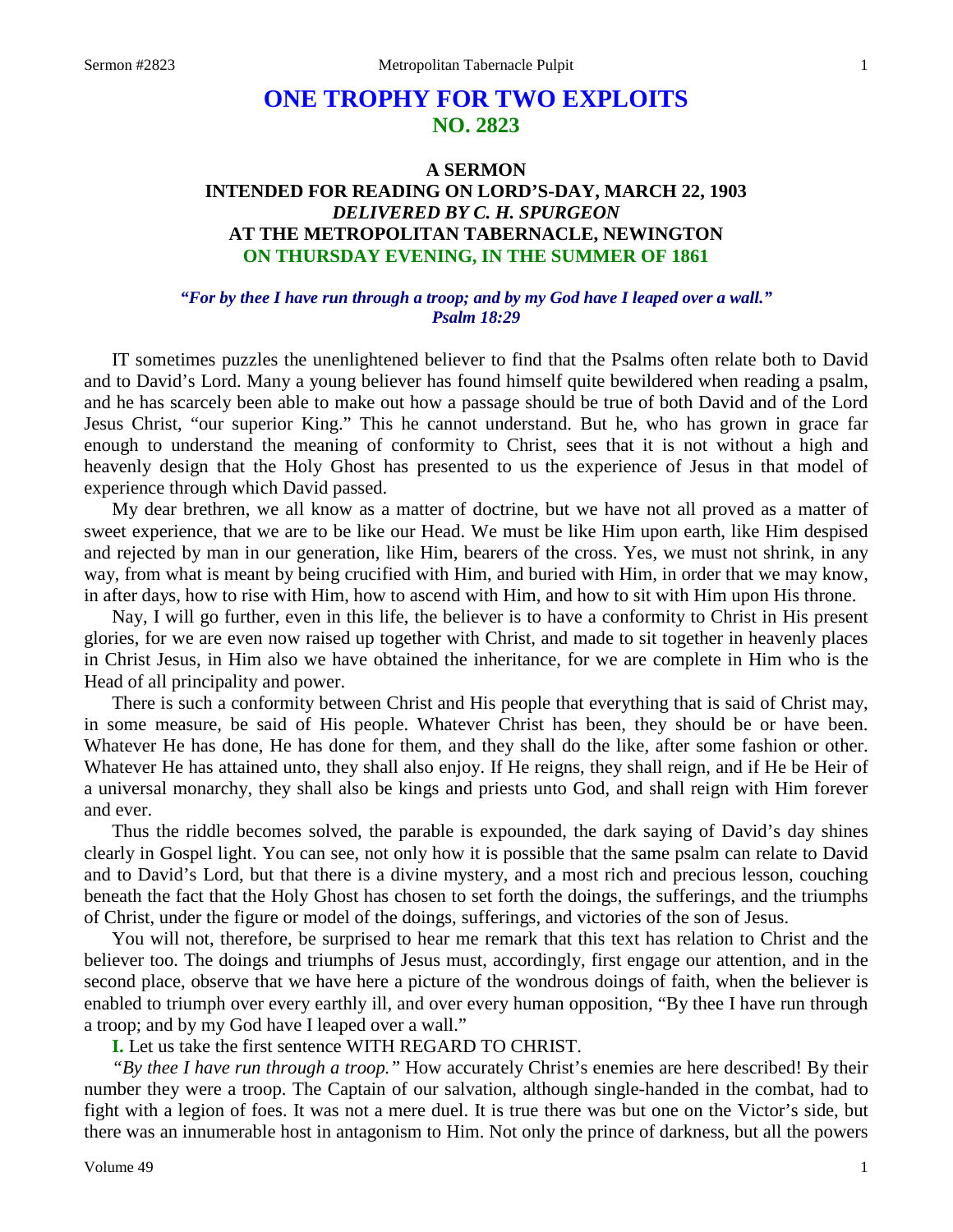and the principalities thereof, came against Him. Not merely sin in the mass, but sin in daily temptations of every kind, and sin of every shade and form, not only from earth a host of human despisers and human opponents, but a yet greater host from the lowest depths of hell. These, from their number, are well compared to a troop.

Nor does this expression describe their number merely, but also their discipline. They were "a troop." A crowd of men is a great number, but it is not a troop. A crowd may be far sooner put to route than a troop. A troop is a trained company that knows how to march and marshal itself, and to stand firm under attack.

It was even so with Christ's enemies. They were a crowd and a mob, but they were also a troop, marshaled by that skillful and crafty leader, the prince of darkness. They stood firm, and were well disciplined, in a close phalanx, they were not broken. As though they were but one man, they sustained the shock of Christ's attack, and marched against Him, hoping for victory.

In such a character, do His opponents still appear. However well you might discipline a crowd of men, yet they would not become a troop unless also they had been trained for warfare. A troop means a body of well-disciplined men, all of them prepared to fight, and understanding how to make war. Thus, all Christ's enemies were well trained.

There was the archfiend of hell, who, in hundreds of battles against the Lord's elect in the olden time, had gained a thorough knowledge of all the weak points of manhood, and understood how to temper his attack, and wherein lay the greatest chances of victory. After him, came all the fiends of the pit, and these were all well exercised, each of them mighty, of giant stature like Goliath—all of them strong to do great exploits with any man less than God, however mighty that man might be.

And as for sin, was it not a mighty thing? Were not our sins all of them mighty to destroy? The least one among the sins that attacked Christ would have been sufficient to destroy the human race, and yet there were tens of thousands of these, well disciplined, ranged in order, and all thoroughly prepared for battle.

All these came on in dread array against our Lord and Savior Jesus Christ. It was a troop. I have not overdrawn this description, for Calvin translates this term "a wedge," for in his day it was customary in battle, for the soldiers to form themselves into a wedge-shape, so that when they attacked the enemy, the first man made an opening, though he fell, the next two advanced, and then after them the three, and as the wedge widened, it broke the ranks of the enemy.

So it seems as though the Holy Spirit would here describe the regular and well-directed attack which the enemy of man's soul made upon Christ. He came against him in settled order. It was no rush of some wild Tartar host against the Savior, it was a well arranged and well regulated attack, and yet, glory be to His name, He broke through the troop, and ran through them more than a conqueror!

Another old and eminent commentator translates the term "troop" by the old Greek term "a phalanx," to show again how strong, how mighty, how great and powerful were the enemies of Christ. It will often be of excellent use to us, for the stimulation of our faith, and for the excitement of our gratitude, if we recollect the might of the enemies of Christ.

When we undervalue the strength of His enemies, we are apt to under estimate His omnipotence. We must go through the ranks of His foes, and look His ghastly opponents in the face, we must march through the long lines of our sins, and look at the hideous monsters, and see how mighty they are, and how powerless all human strength would have been to resist them, and then shall we learn, in an ample measure, to estimate the might and the majesty of the glorious Son of God, when all unarmed and unassisted, He ran through the troop and put them all to the rout.

Several different eminent expositors of God's Word give other interpretations of this sentence, each suggesting a fresh meaning, and helping to bring out that which is certainly true, if not the precise meaning. One good translator says this verse might be rendered, "By thee I have run to a troop," and takes this to be the sense. Our Savior is represented to us as not waiting till His enemies came to Him, but running to them, willingly and voluntarily resigning Himself to their attack.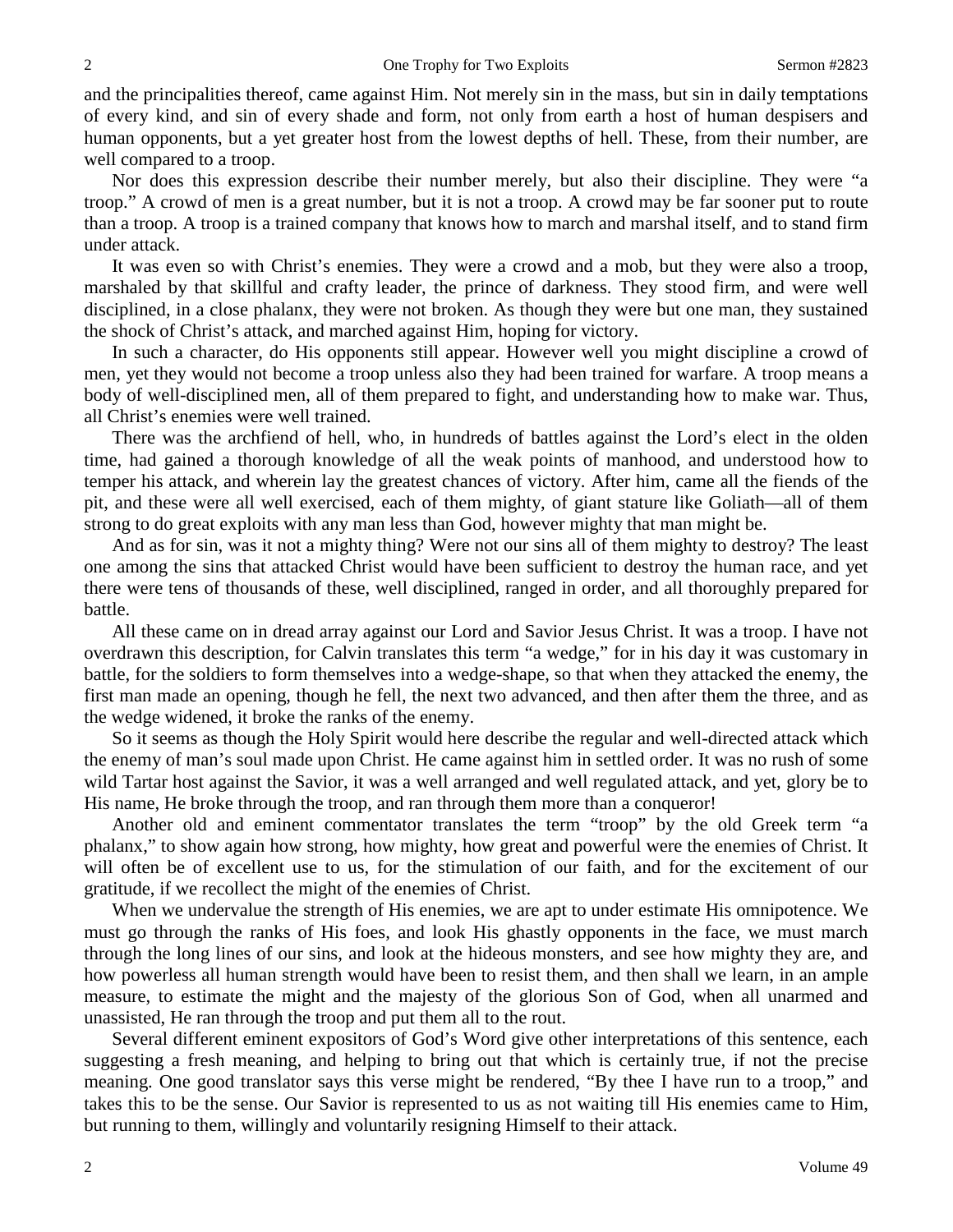He did not wait till Judas came to the upper room, and salute Him in the chamber as He sat at supper, neither did He tarry on His knees in that terrible agony of His in the olive grove, but He went forth to meet Judas. Judas had come forth with swords and with staves to take Him as a thief, but He sought not to make His escape. "Jesus went forth, and said unto them, Whom seek ye?" Thus did He manifest both His willingness to undertake our redemption, and also His courage in facing the foe.

There was, at one time, a human fear which seemed as if it would hold Him back from the battle, when He said, "O my Father, if it be possible, let this cup pass from me," but this once expressed, the Holy One of Israel anointed Him with fresh courage, and to the battle He went with quick but majestic steps. He would not wait till they rushed on Him, but He would take the initiative and begin the fight. See the conquering Hero rushes to the fight, and dashes through the troop! But look what divine mercy, what holy courage is here found in the Lord Jesus Christ, that He ran to our enemies.

But our version has it, "I have run *through* a troop," and this is also exceedingly accurate, if you couple with it the idea which you will find in the margin of your Bibles, "By thee have I *broken* through a troop." Christ made a dash at His foes. They stood firm, as if they would not flinch before Him, but His terrible right hand soon found for Him a way. They imagined, when His hands were nailed to the cross, that He was now powerless, but in weakness was He strong.

The bowing of His head, which they perhaps thought to be the symbol of His defeat, was but the symbol of His victory, and in dying He conquered, in suffering He overcame. Every wound that He received was a deathblow to His enemies, and every pang that rent His heart was as when a lion rends the prey, and Christ Himself was rending them when they thought that they were rending Him. He ran through a troop.

It will do your souls good if you have imagination enough to picture Christ running through this troop. How short were His sufferings comparatively! Compare them with the eternal weight of punishment and misery which we ought to have endured. What a stride was that which Jesus took when He marched right through His enemies, and laid them right and left, and gained to Himself a glorious victory!

Samson, when he grasped the jawbone of an ass, slew his thousand men, and said, "With the jawbone of an ass, heaps upon heaps, with the jaw of an ass have I slain a thousand men," did it all in haste, and then threw away the jawbone, as if it were but little he had done. And even so, our mightier Samson, meeting with the hosts of sin, and death, and hell, laid them all in heaps, and then crying out, "It is finished," He seemed as strong and mighty as if He had not endured the fatigues of the fight, or suffered the horrors of death, and was ready, if they required it, to meet them all again, and give them another defeat.

There is yet another version, "By thee I have run *after* a troop." After our Savior had met and fought with His antagonists, and conquered them, they fled, but He pursued them. He must not simply defeat them, but take them prisoners.

There was Old Captivity. You know his name. He had been the oppressor of the human race for many and many a day, and when Christ routed him, he fled. But Jesus pursued him, and binding him in adamantine chains, "He led captivity captive, and gave gifts to men." He pursued the troop, and brought back old Satan in chains, bound him in fetters, slew grim Death, and ground his iron limbs to powder, and left his enemies no more at large to wander where they would, but subject to His divine power and to His omnipotent sway. He ran *after* a troop, and took them prisoners.

Perhaps, however, the most striking thing in our text is the combination of those two little words, "by thee." What! did not Christ fight and obtain the victory by His own innate strength? Did not the Son of God, the Redeemer, find strength enough within Himself to do all that was necessary for us? It would not be heterodoxy if I were to assert that it was so, indeed, it is clearly pointed out to us in the fact that, as the servant of God and as our Redeemer, He is continually spoken of as being strengthened, assisted, and animated by His Father and the Holy Spirit.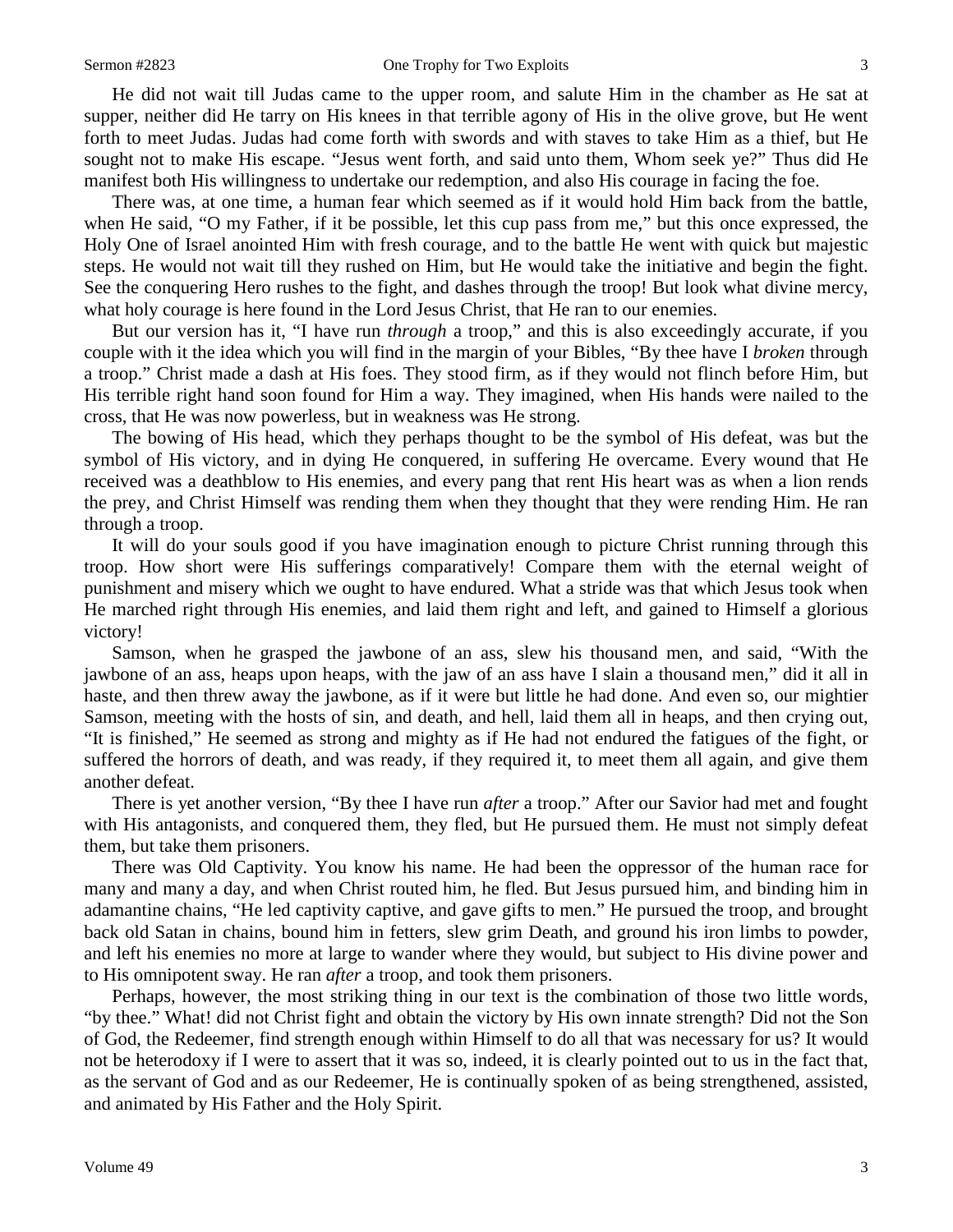Especially will you notice this in the Gospel according to Mark. The evangelist Mark speaks of Christ, through the whole of his Book, as a servant. Each of the evangelists has a distinct view of Christ. Matthew speaks of Him as a king, Mark as a servant, Luke as a man and John as God.

Now, in reading through Mark, you will observe, if you take the trouble to read it carefully, the recurrence of such phrases as this, "And *immediately* the Spirit driveth Him into the wilderness." This follows close on His baptism, when the Holy Ghost descended on Him as a dove. And then, when He came up to Nazareth, we read that, as a servant, Christ needed anointing as well as any other, so, when He begins to preach, His text is, "The Spirit of the Lord is upon me, because he hath anointed me to preach the gospel to the poor; he hath sent me to heal the brokenhearted."

Now, I take it that this is a very eminent instance of the condescension of our Divine Master, that He in all things was made like unto His brethren, and as they are utterly powerless without the Holy Spirit, and without the Father's drawing can do nothing, so Jesus Christ did, as it were, divest Himself of His own divine power, and as our Brother, He fraternized even with our infirmities. Thus He was strengthened, helped, and assisted by His Father and by the Holy Spirit. Hence, it is strictly accurate to remark that even Christ Himself could subscribe to this sentence, *"By thee* I have run through a troop."

Does this seem to you, beloved, to lower your view of the person of Christ? At first sight it may seem so. But think again, there is much rich consolation here. O my soul, learn that you have not only God the Son to be your Helper, but that you have God the Father and God the Spirit also! Oh, 'tis sweet to see that in redemption itself, where we are too apt, with our poor blind eyes, to see but one Person of the Trinity—in redemption itself, the Triune JEHOVAH was engaged!

If this is not the view of the work of redemption which is commonly taken, I am sure it is Scriptural. It is true that the Son paid the penalty, and endured the agony, but still, it was His Father who, while smiting Him with one hand, sustained Him with the other, and it was the Spirit who, wrapping Him about with zeal as with a cloak, and inflaming His soul with divine ardor, enabled Him to dash through His enemies, and become more than a conqueror.

This sweetens redemption to me. The Father and the Holy Ghost also are engaged and interested on my behalf. Our Redeemer is the Holy One of Israel—the Lord of hosts is His name. We may say of the three Persons of the Divine Trinity that each of these is our Redeemer, because they have all brought to its full completion the grand work of our redemption from the power of sin, and death, and hell. "By thee have I run through a troop."

My soul, lift up your eyes before you turn from this passage, and see all your sins forgiven in the person of Christ. Look here, and behold the old dragon's head broken, see Death pierced through with one of his own shafts. See how the old serpent drags along his mangled length, writhing in his agony, for the Lord JEHOVAH is our strength and our song, He also has become our salvation, and in Him, and through Him, and by Him, we have broken through a troop, and are more than conquerors.

Let us now turn to the second sentence, *"By my God have I leaped over a wall."* How is this to be understood? I think that David, if we take this as alluding to David, is here described as having stormed and taken some strongly munitioned and well-walled city. He had, by the power of God, taken the strong place from the inhabitants of Jebus, and so he had leaped over a wall.

But we are not now speaking of David, but of Christ. In what sense can we say that Jesus Christ has leaped over a wall? I must be allowed to be figurative for a few minutes. The people of the Lord had become the slaves of Satan, and in order that they might never more escape from his power, he had put them into his stronghold, and had walled them round about that they might be his perpetual captives.

There was, first of all, the tremendous bulwark of sin, gathering strength from the law, with its ten massive towers mounted with ten hundred pieces of ordnance, in the shape of threatenings of destruction. This wall was so high that no human being has ever been able to scale it, and so terrible that even the omnipotence of God had to be exercised before it could be removed.

Next to this there was a second rampart, it was the rampart of diabolical insinuation and Satanic suggestion. Satan had not only allowed the law to stand so as to keep the soul in despair, but had added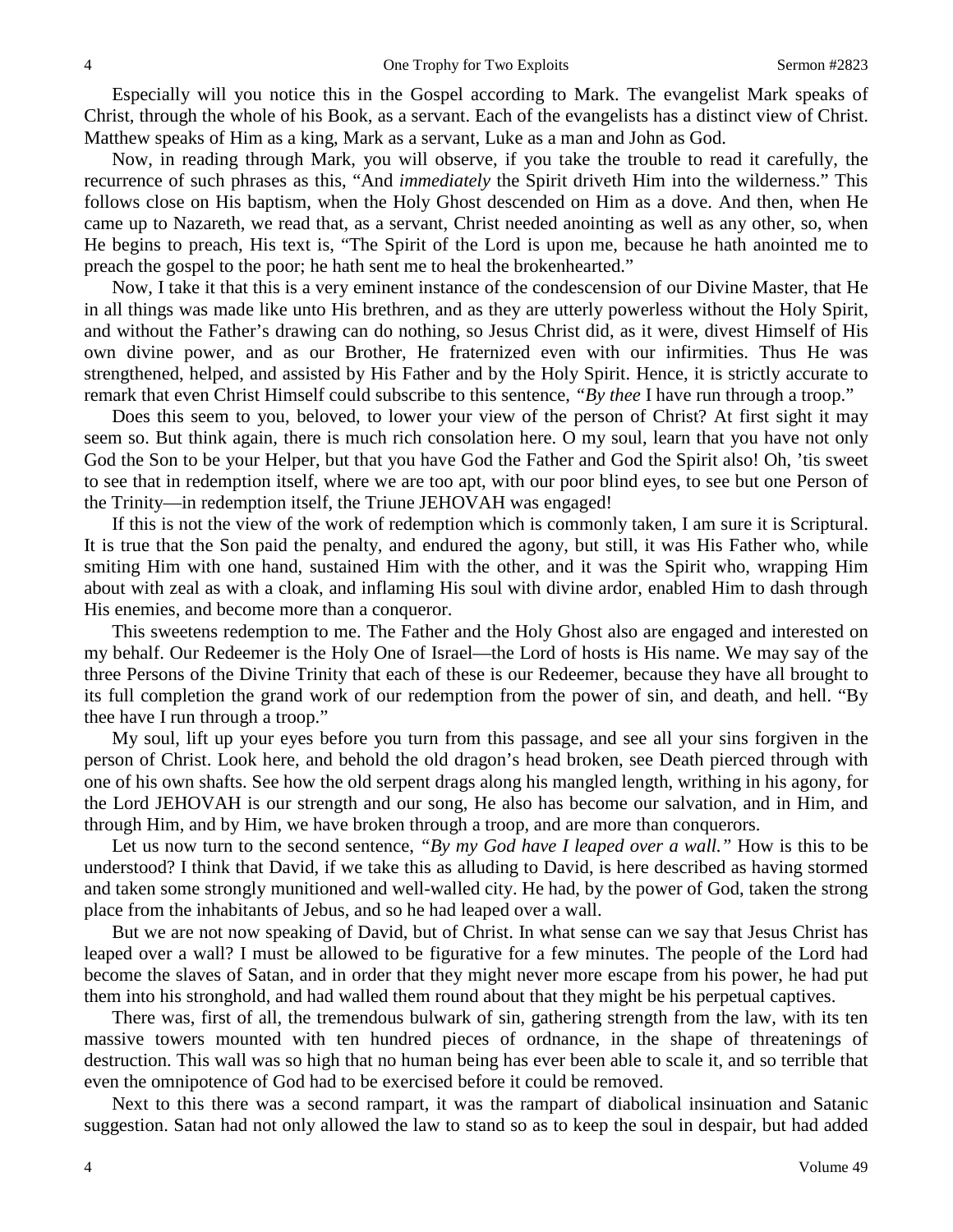to this his own determination that he would not leave a stone unturned, might he but keep the human race in his own power. Thus hell made the second rampart, while it seemed as if heaven had built the first.

Outside thereof was a deep ditch, and then another mound, called human depravity. This, as we must observe, was as difficult to be stormed as either of the others. Man was desperately set on mischief. He would be a sinner, let what might be said to him or done for him. He would seek greedily with both hands to work out his own destruction, and that love of destruction, which was in his heart, constituted one of the great barriers to his salvation.

Christ Jesus came, and He leaped over all these walls. He came, and in your redemption He broke through the law. Nay, He did not break through it, He mounted it, He scaled it. The law of God stands, to this day, as fast and firm as ever, not a stone has been taken down, not one of its castles has been dismantled, there it stands in all its awful majesty, but Christ leaped over this. He paid the penalty, endured the wrath, and so He took His people out of the first ward of the law.

Whereas, after this came a second—the wall of Satan's determination to keep them prisoners— Christ our Lord and Master dashed this into a thousand pieces, springing the tremendous mine of His covenant purposes, and throwing the whole mass into the air, and there it was destroyed once for all, no more to hold the people of God in captivity and bondage.

The last wall which He had to overleap in order to get His people thoroughly free, and bring them out of the stronghold of sin and Satan, was the wall of their own depravity. This, indeed, was hard work to storm. Many of His ministers went up to the stronghold, and tried to storm it, but they came away defeated. They found that it was too strong for all human battering rams. They hammered at it with all their might, but there it stood, resisting the shock, and seeming to gather strength from every blow that was meant to shake it.

But at last, Jesus came, and using nothing but His cross, as the most powerful battering ram, He shook the wall of our depravity, and made a breach, and entered it, and let His people out into that liberty wherewith He had made them free.

Oh, how sweet it is to think of Christ thus leaping over the walls! He would have His people. He came down to earth, and was with them in all their misery, and took upon Him all their sin. He determined to enter in and save them from the dungeon. He made His own escape, and brought them with Him. He not only came Himself through sin, and death, and hell, triumphant, but brought all His children on His shoulders, as AEneas did his old father Anchises. The whole generation of the elect was redeemed in that hour when Christ leaped over every wall.

Thus have I tried to expound to you the text as relating to the person of our blessed Lord and Savior Jesus Christ. I would only repeat once more the remark that in this verse, it is said, "By my God have I done it." As Mediator, in His official capacity, and in His service for our redemption, He received the strengthening aid of His Divine Father, and He could truly say, "By my God have I leaped over a wall." It will do you good, O believer, if you will often stay and look at your Savior accomplishing all His triumphs!

O my soul, what would you have done if He had not broken through a troop, if He had not routed your foes? Where would you have been? You would at this hour have been the captive of sin, and death, and hell. All your sins would now be besetting you, howling in your ear for vengeance. Satan, with all the hosts of hell, would be now guarding you, determining that you should never escape. Oh, how joyous is this fact, that Christ has once for all routed them and now we are secure!

Then, my soul, think you, what would you have done if He had not leaped over a wall? You would have been dead this day, shut in within the rampart of your own hard heart, or within the stronghold of Satan, and with the mighty fiends of hell you would have been trebly guarded and trebly enslaved. Now your fetters are all broken, as "a monument of grace, a sinner saved by blood," lift up your heart, and your hands, and your voice, and shout for joy and gladness, "He hath broken the gates of brass, and cut the bars of iron in sunder." He has leaped over a wall, and brought you out of your prison house.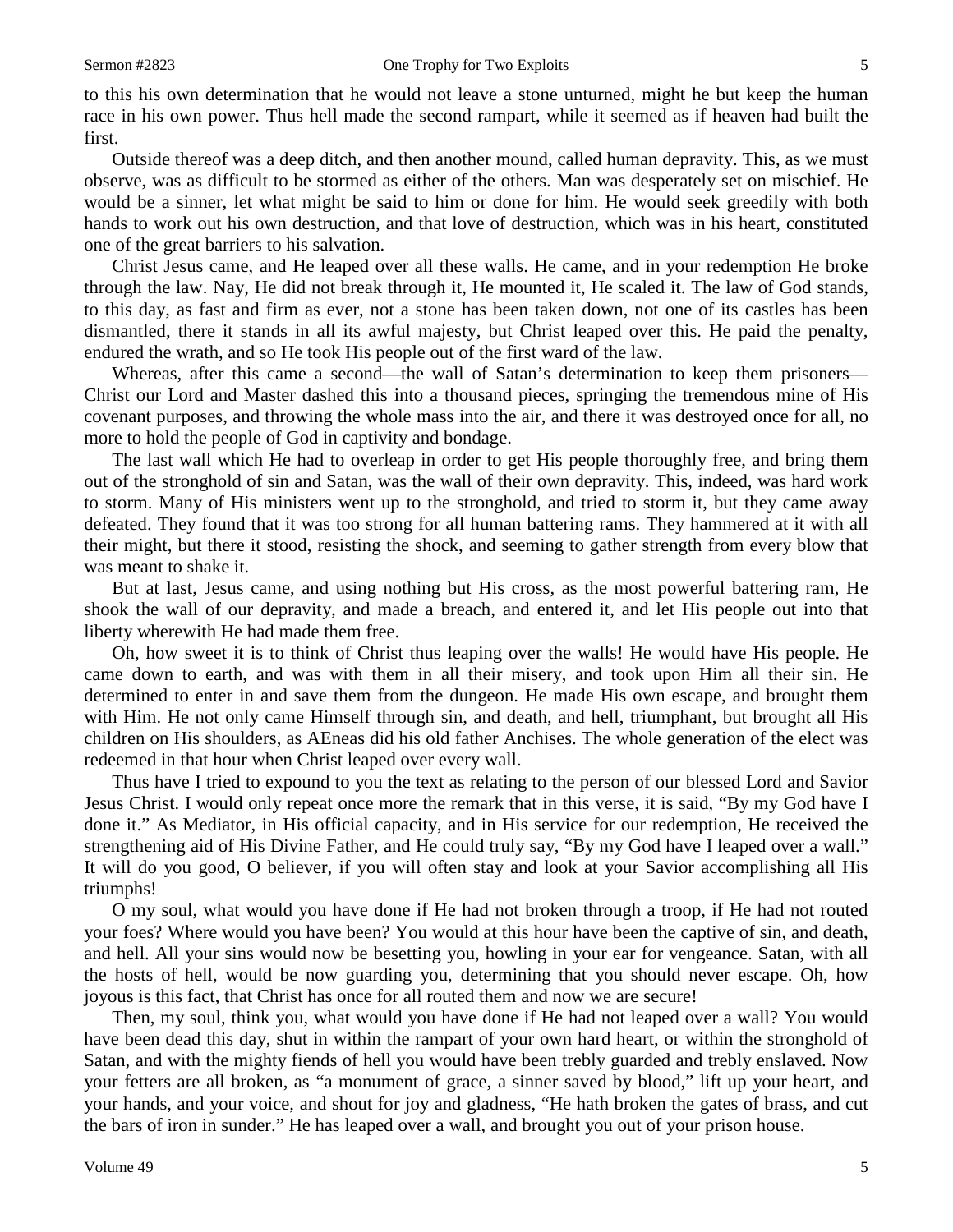**II.** This brings me now to the second part of my discourse, and I must ask your patience, and pray again for the assistance of the Holy Spirit that in this especially Christ's people may find a word of edification. We are now to regard our text as being THE LANGUAGE OF THE BELIEVER.

He can say, "By thee I have run through a troop; and by my God have I leaped over a wall."

I shall divide my text after another fashion on this second point. I shall note first, with regard to the believer, *how varied are his trials!* Sometimes, it is a troop of enemies, at another time, a wall of difficulties. When a man has one labor to accomplish, he soon begins to be skillful in it. If he is to be a soldier, and fight a troop, at length he learns how to get the victory. But suppose that his labors are varied, after fighting a troop, he has to go clambering over a wall, then you will see the critical situations by which he is embarrassed.

Now, this aptly pictures the position of God's people, the Spirit is continually varying our trials. There are no one day's trials that are exactly like the trials of another day. We are not called to one undeviating temptation, or else it would cease to have its force, but the temptations are erratic—the darts are shot from different directions, and the stones come from quite opposite quarters.

This is well set out in one of the Lord's parables. He speaks of the trials of the righteous thus—There was a certain wise man, who built his house upon a rock, and the rains descended—trials from above, and the floods came—trials from beneath, the winds blew—mysterious trials from every quarter, and they all beat upon that house, and it fell not. Trials of every shape attend the followers of the Lamb. The archers come against us and we repel their fiery darts, anon the company of swordsmen come, and we rebuke them, and then the slingers sling their stones against us, and then the company of spearmen, so that we must be armed at all points, and ready for every kind of attack.

Our Savior in this was like to us. He says to us in one place, "Dogs have compassed me"—that was bad enough, "strong bulls of Bashan have beset me round," that was not all, "they gaped upon me with their mouths, as a ravening and a roaring lion." Only fancy that! A man has to fight with dogs, and then with bulls, and then with lions, and yet, this is just the Christian's state.

We cannot guess, from the trials of the past, what will be the trials of the future, we think it is to be all fighting, but we are mistaken, some part of it is to be climbing over this or that wall. I have known God's people, sometimes, try to break through a wall, and to climb over a troop. This is very absurd. If they had a troop of spiritual enemies, they have tried to climb over them, and endeavor to escape them. At another time, they have had a difficult trial, like a wall, and they have been so headstrong that they must try to go through it. Ah! we have much to learn.

Some things we must fight through, others we must climb over. It is not always right for the child of God to let his courage get the better of his discretion. Let him have courage for the troop, to run through them, and discretion for the wall, and not try to run through that, or he will break himself in pieces. There are exercises and trials in various ways. The believer's trials, how varied they are!

And next to this, *how unflinching is his faith!* There is the troop, he runs through them, there is the wall, he leaps over it. He finds that his faith is sufficient for every emergency. When his God is with him, there is no difficulty too great for him, he does not stop to deliberate. As for the troop, he runs through that, and then there is the wall at the other end—he takes a leap and is over that. So, when God strengthens our faith, when the Holy One of Israel is with us, and the might of Omnipotence girds our loins, difficulties are only the healthy exercises of our faith.

God will exercise faith. There is not a single grain of faith in the breast of any living believer that is not exercised. God will not allow it to sleep, a sleeping faith, a dormant faith, I believe such a thing does not exist. If you have faith, my brother, expect labor, for as surely as God gives faith, He will put it into the gymnasium, and make it exercise itself, sometimes dashing at a troop, and then trying its limbs another way, no more to exercise its arm in fighting, but its legs in climbing over a wall.

We have all sorts of exercises to keep our faith in order that we may be ready for any emergency, whatever it may be. Some men seem as if they only had to meet one form of trial. They remind me of the Indian fakir, he holds his arm straight up, that is the triumph of his strength. Now, God does not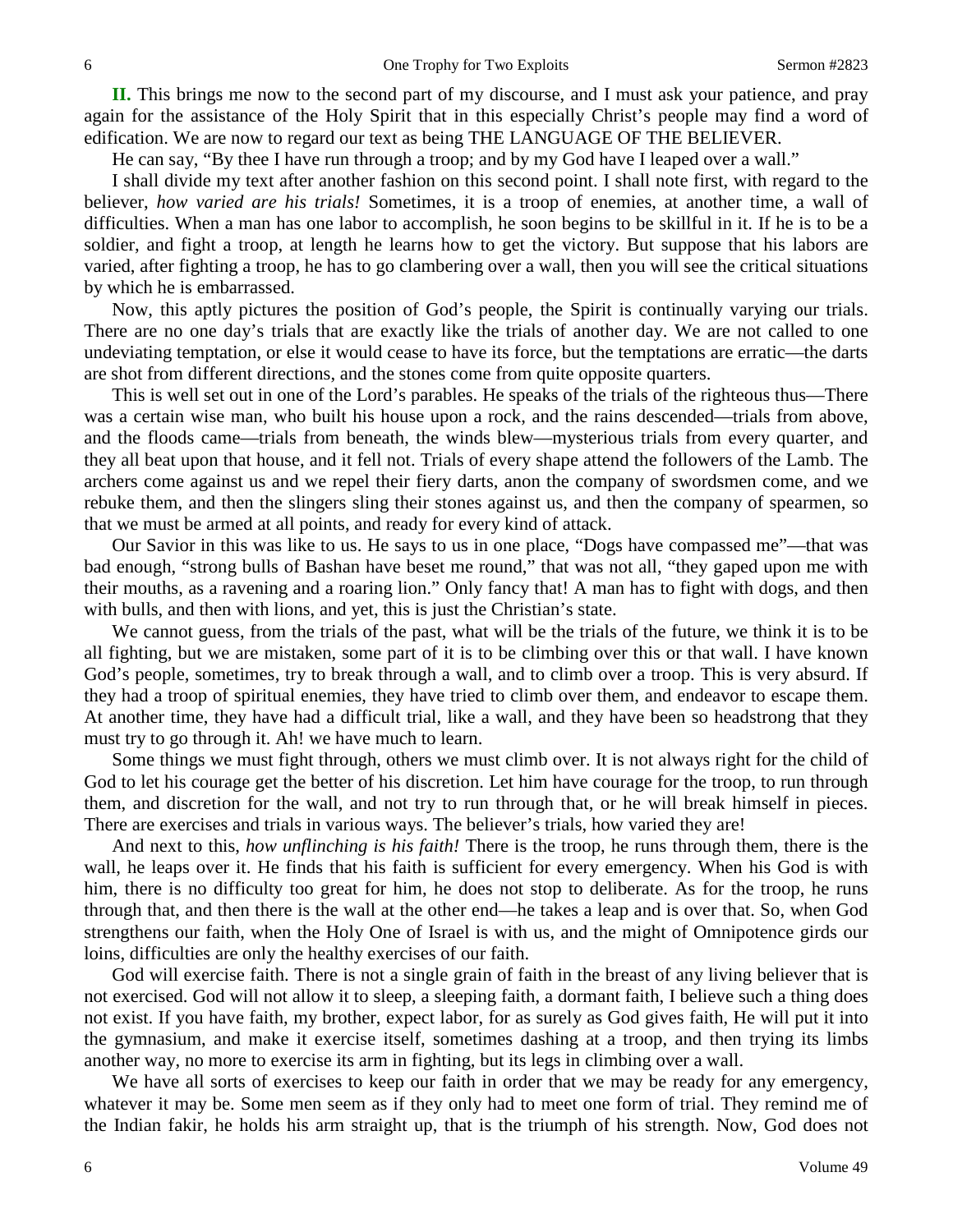exercise a believer's limbs till they grow stiff, but He exercises them in every way, that they may become supple, so that, come what may, he is ready to achieve any exploit.

With faith, how easy all exploits become! When we have no faith, then, to fight with enemies, and overcome difficulties, is hard work indeed, but when we have faith, oh, how easy our victories! What does the believer do? There is a troop—well, he runs through it. 'Tis but a matter of morning exercise. There is a wall, what about that? Does he climb over with hands and knees, as a long, hard task, putting up a ladder on one side, and pulling it over on the other? He leaps over it. It is amazing how easy life becomes when a man has faith.

Does faith diminish difficulties? Oh, no, it increases them, but it increases his strength to overcome them. If you have faith, you shall have trials, but you shall do great exploits, endure great privations, and get triumphant victories. Have you ever seen a man made mighty through God? Have you ever seen him in an hour of desertion? He goes out, like Samson, to meet the Philistines. "Oh!" says he, "I will shake myself as at other times." But his locks have been shorn, and when the cry is raised, "The Philistines are upon thee, Samson," he shakes his limbs with vast surprise, makes feeble fight, and loses his eyes. They are put out, and he returns in blindness.

But when God is with him, see what the believer can do. They have woven the seven locks of his head with a web, and he just carries the loom away. Soon they bind him with seven green withs that have never been dried, but he breaks them as easily as fire burns tow. All things are possible to him that believeth, nay, not only possible, but easy, when God is with him. He laughs at impossibilities, and says it shall be done, for faith can do all things. "By thee I have run through a troop; and by my God have I leaped over a wall."

And yet, though the victories of faith are thus easy, we must call to mind that *these victories always are to be traced to a divine source*. That man who takes the credit of his victories to himself has no faith, for faith is one of the self-denying graces. Faith called a parliament of all the graces, and passed a selfdenying ordinance. It decreed that, whatever any of the graces did, it should give all the glory of it to God.

Christ once upon a time took the crown off His head, and put it on the head of faith. "When was that?" say you. Why, Christ healed the poor woman, and therefore it was HE who deserved the crown, but saith He, "Thy faith hath saved thee, go and sin no more." He thus put the crown upon faith. What was the reason? Why, because faith always puts its crown on the head of Christ.

True faith never wears its own crown. It says, "Not unto me, Lord, but unto thy name, be all the glory." This is the reason why God has selected faith to achieve such mighty victories, because faith will not allow the glory or honor to cleave to its own wings, but shakes off all self-praise, just as Paul shook off the viper into the fire. Faith says, "No, no, give me not thanks, or praise, or honor. I have done nothing." Faith will have it, not only that it does nothing, but that Christ, who dwells in it, has done it all.

And now, my dear friends, there is one consolation with which I will close this sermon. The psalmist says, "By thee I have run through a troop; and by my God have I leaped over a wall." I think, if he were here at this time, he would permit me to add, "and by my God *shall* I leap over a wall, and by thee *shall*  I break through many a troop." What faith has done once, by its God, it can do again.

We have met Satan once in the battlefield, and when he chooses to attack us once more, that old Jerusalem blade, that gave him a bitter blow once, is ready to give him another. That shield, which once caught his fiery darts, is still unbroken, and still prepared to receive another shower of them when he chooses to hurl them.

Martin Luther, you know, often used to defy Satan to battle. I care not to do that, but he used to say, in his queer, quaint way, "I often laugh at Satan, and there is nothing makes him as angry as when I attack him to his face, and tell him that, through God, I am more than a match for him, tell him to do his worst, and yet I will beat him, and tell him to put forth his fury, and yet I will overcome him."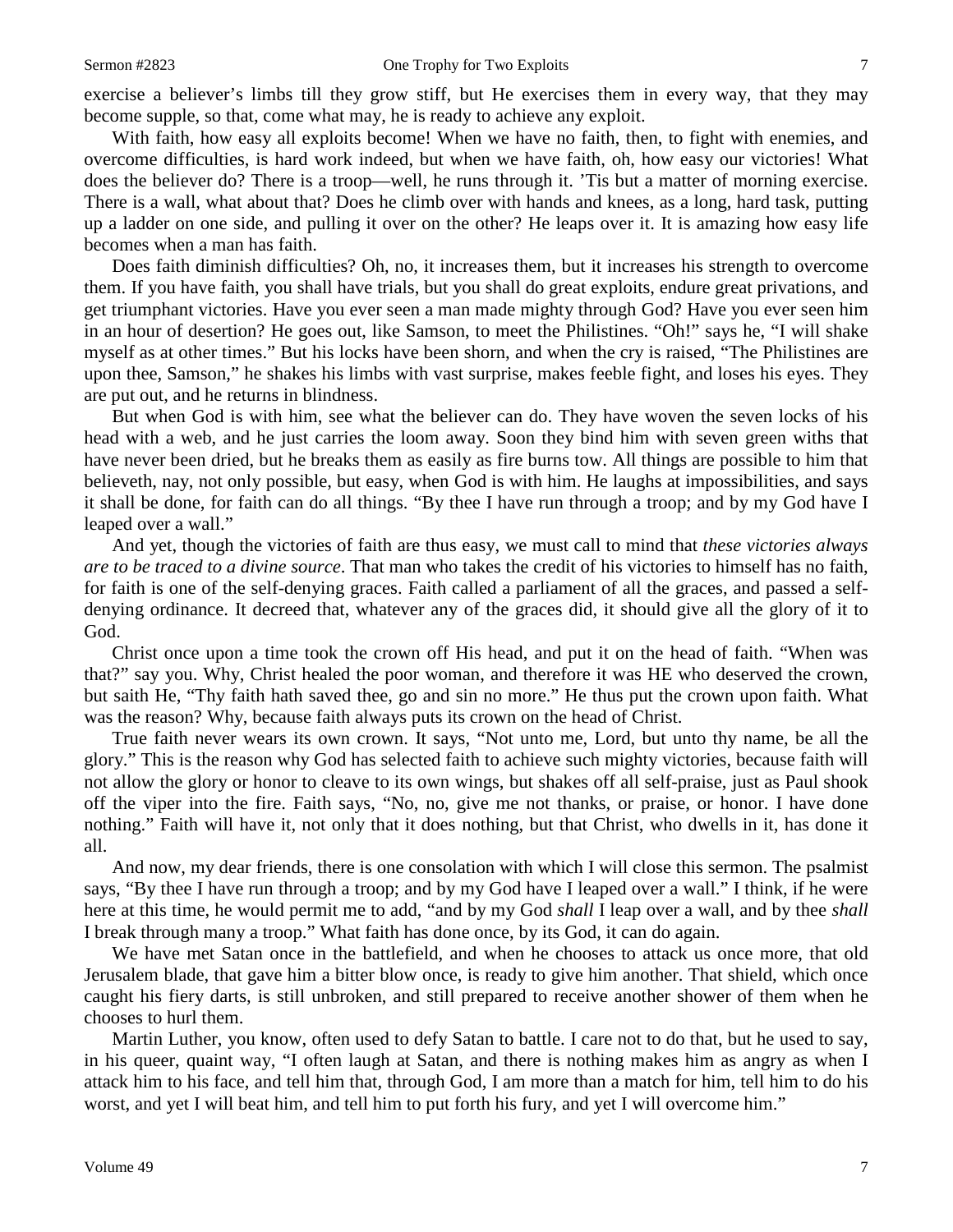This would be presumption if done in our own strength. It is only faith in the grace of God that can enable us to say so. He that has made God his refuge need fear no storm, but just as sometimes in Christmas weather, the wind and snow and storm outside make the family fire seem warmer, and the family circle seem happier, so the trials and temptations of Satan do sometimes seem to add to the very peace and happiness of the true believer while he sits wrapped up in the mantle of godly confidence.

> *"Let cares like a wild deluge come, And storms of sorrow fall; May I but safely reach my home, My God, my heaven, my all."*

And when we know that we shall reach our home, even the storms or the tempests matter but little. Come, poor believer, pluck up your courage. I have tried to give you some strong meat, feed upon it. As the Lord Jesus Christ had a troop to face, and broke through them, so shall you. Even as He overcame, so shall you overcome. Did He enter heaven, and is there a long cloud of witnesses streaming in behind Him, every one a warrior? So, if you are His warrior, you shall be one of that long stream, you also shall wear a crown, and wave the palm, and sing a song of victory, and talk of triumph purchased through the blood of, and achieved through faith in, the Lamb.

And dear friends, what may we expect if we do this? What may the fainting ones expect if the power of God rests upon them? They may expect that when "the youths shall faint and be weary, and the young men shall utterly fall," their power, the power that they have received from God, shall become the more conspicuous.

The promise is, "They that wait upon the LORD shall renew their strength; they shall mount up with wings as eagles." That is the first thing we shall do. We who were faint and feeble, and lying among the pots shall be, "as the wings of a dove covered with silver, and her feathers with yellow gold," and we shall mount above the clouds in an ecstasy of holy joy. Power will be given us to look the sun in the face even as the mighty eagle does.

But we shall do more than that, "They shall run, and not be weary." "But," you say, "running is not so noble an action as flying." That is what you think, that is what young people naturally think, for they are anxious to fly high, but as you grow in grace, you do not care so much for flying. You are content to move more soberly here below, you run at a quick pace, and if God's power is really resting upon you, you are not weary.

But you shall advance yet another stage, for the promise ends thus, "They shall walk, and not faint." "But," asks someone, "is that advancing—going from running to walking?" Yes, it is. You do not read much in the Bible about running with God, but you do read a good deal about walking with God. That expression means that you go at a good steady pace in which a man may continue all his life. It is the lad who runs in his play, but older people, who are attending to the business of life, are not runners, but walkers, and they get over the ground at a good solid pace.

Now, if the power of God rests upon us, we shall sometimes take the eagle's flight, away we shall go, far beyond the experience of ordinary Christians, and get up there among the sublimities. But if God's power be upon us, we shall also be eager to be employed in His service and shall rush forward with holy impetuosity and flaming zeal.

But better still, if the power of God be on us, we shall learn how to plod on in our daily life, in obedience to the will of God, whether it is in the domestic circle, in the common round of business, or in the service of the Lord. We shall, in fact, make our whole life a continual progress towards heaven through the grace and power of God. So may it be to each one of you, and in your experience may the Lord fulfill His ancient word, "He giveth power to the faint," for His dear Son's sake!

I must pause one moment while I address myself to those who know nothing of God, and nothing of Christ. Well, my hearers, you have a troop too, and you have your walls of difficulty, but you have no